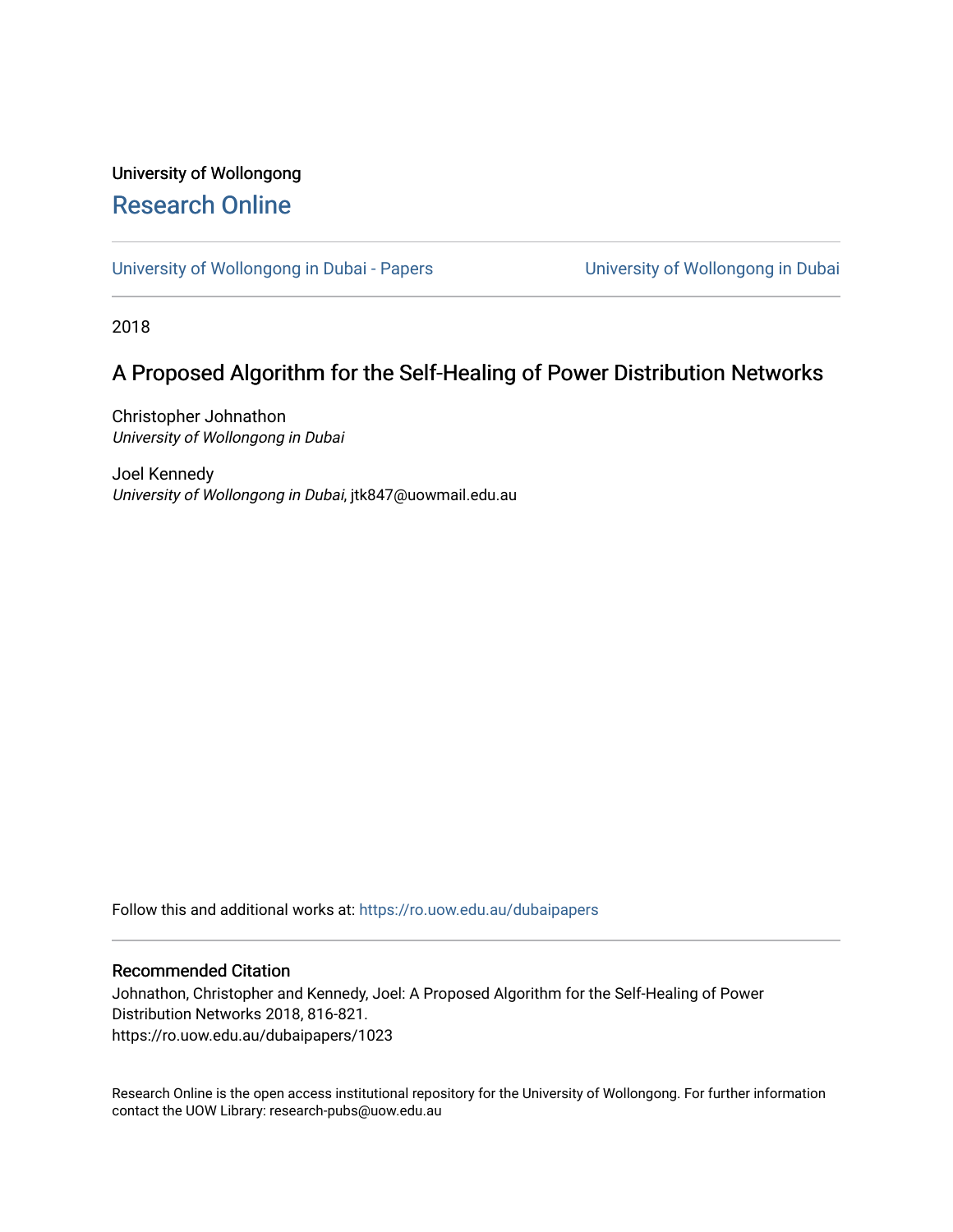# A Proposed Algorithm for the Self-Healing of Power Distribution Networks

Chris Johnathon and Joel Kennedy Faculty of Engineering and Information Science University of Wollongong in Dubai Dubai, United Arab Emirates

*Abstract***— The proposed algorithm contributes towards an automated power distribution system, which optimally restores the power supply of the network by changing the existing topology, during an unplanned power outage. By automatic reconfiguration of the network, a fault can be isolated and power can be supplied to customers who are downstream of the fault section. BPSO technique has been implemented, which ensures maximum customer connectivity and minimum power losses while maintaining a radial topology which has acceptable voltage profile, allowable thermal limits and protection selectivity. Simultaneously, new protection settings are generated for the proposed network topology, thus preventing any compromise to grid's integrity. The proposed algorithm was tested for an IEEE 33-bus distribution network on MATLAB simulation platform. The generated network configuration achieved an optimal postfault topology. The proposed algorithm automates the process of power restoration and thereby reduces the work for engineers and improves the reliability of distribution networks.** 

*Index Terms***—**Power system restoration, Power distribution fault, Power system protection, Power system reliability

#### I. INTRODUCTION

In developed countries, power outages are infrequent events, however, such outages have extreme after effects [1]. The reliability of a power system is determined by two factors: frequency of outages and the duration of power outages [1]. A significant amount of research has been done to reduce the frequency of power outages. However, more methods need to be discovered to reduce the duration of power outages by improving the restoration process.

In radial distribution systems, during an outage, the downstream customers are disrupted during the fault isolation process. Therefore, an efficient self-healing strategy is required for quickly restoring power to the un-faulted sections of the distribution network to minimize the impact of interruption to as few consumers as possible.

Modern distribution systems are embedded with remote controlled sectionalizing switches, which are used to alter the network configuration permitting the distribution engineers to improve load balancing, thus improving the voltage profile and diminishing power losses [2].

The compartmentalising of the distribution network is an effective scheme to improve its reliability. The topology of the network can be reconfigured to provide electricity to the un-

served customers in the healthy section of the feeder. However, restoring power through changing the network topology is a combinatorial problem and needs to be solved via optimization.

In this paper, extant methodologies for solving a network reconfiguration problem have been presented. A novel algorithm capable of re-routing the power supply through network reconfiguration, during a fault event, has been proposed. The proposed algorithm aims to maximize the number of customers connected and minimize the associated power losses while all other network constraints are met.

The structure of this paper is as follows: Section II provides commentary on related literature and identifies a research gap, Section III details the methodology for the proposed algorithm, the algorithm is tested in a case study in Section IV and Section V gives the conclusion and recommendations for future work.

#### II. LITERATURE REVIEW

The aim of this literature review is to study the extant methodologies in the field of network configuration and selfhealing. The literature review will highlight the various techniques to implement self-healing and identify the missing link in the existing methodologies: the research gap in the field of self-healing via network reconfiguration.

Nara et al. proposed a re-configuration methodology using a GA in [3]. In the proposed algorithm, arrays contain the list of tie-line switch states of radial topologies. The cost function contains overall power losses and constraint values of voltage deviation and thermal limits. The results indicate that an approximate optimum is found for this optimization problem and that at least a 10% loss reduction is achieved through the proposed algorithm.

In [4], the authors proposed a Tabu search algorithm as a meta-heuristic technique for system reconfiguration to solve multi-target issues in radial distribution systems. The algorithm is tested for IEEE 33-bus system and the simulation results show the effectiveness of the proposed algorithm in reducing power losses.

In [5], a strategy based on modified BPSO is presented for distribution network reconfiguration with the goal of load balancing. As indicated by the characteristics of a distribution network, adaptions have been made to maintain the radial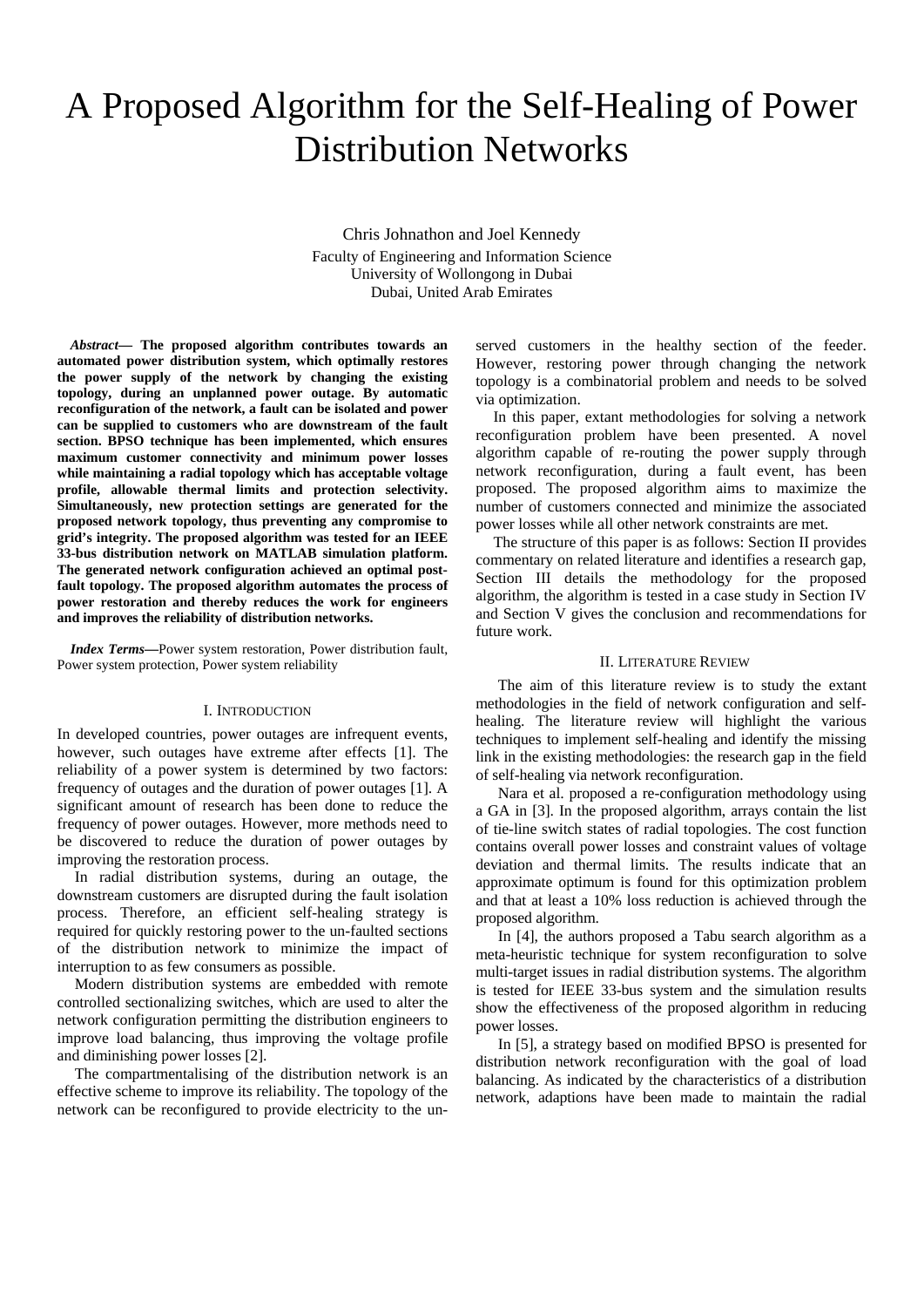structure and lessen searching requirements. Results for simulations using a specimen network demonstrated that the proposed feeder reconfiguration strategy can adequately achieve load balancing.

In [6], the authors propose a modified Viterbi algorithm for self-healing of distribution networks. The main objective of the cost function is to maximize customer connectivity and to minimize the switching pair commands during the load restoration process. The constraints for the optimization technique are bus voltage deviation, voltage angle limits, thermal capacity and maintaining a radial topology for the network. Load flow analysis is performed for all topologies consisting of one switching pair operation. If the full load recovery is achieved, the switching pair operation is qualified. If more than one switching pair operation achieves the full load restoration, the pair with least bus voltage deviation is selected. Once maximum load recovery is observed, the algorithm stops, thus providing the minimum number of switching operations required to restore power. The proposed algorithm has been tested on different distribution systems and the results obtained through this algorithm are highly satisfactory.

A greedy heuristic is proposed in [7] to help find a near optimal solution to the weighed set cover problem. The proposed algorithm operates in a polynomial time computational efficiency and consists of a logarithmic estimate index to the maximum loaded regions present in a feeder. Through updating the selected switches, maximum load recovery is achievable. The test results, from simulation, demonstrate that the presented technique produces a reasonable approximation to the optima.

The protection system of the distribution network is an integral part of the power system and should not be neglected. A two-step protection methodology is presented in [8] for autoupdating the protection settings after reconfiguration. In the first stage, off-line fault studies are computed to calculate appropriate protection settings for each possible network configuration; these settings are stored in the relay's memory. Secondly, the on-line state detection algorithm detects the running state of the feeder and the protective devices adjust to suitable settings determined by on-line identified states. A central controller assists for protective implementation to detect reconfiguration of networks in order to update the new protection settings. The results from simulation show the effectiveness of the proposed algorithm for achieving optimum protection settings. However, it is important to verify the selectivity of protection settings for the primary and secondary relay after reconfiguration.

The IEEE 33-bus feeder has been used by most researchers to study the problem of network reconfiguration for various purposes. In the extant literature, it has been identified that the potential challenges associated with network reconfiguration are maintaining a radial topology and ensuring an acceptable voltage profile and allowable thermal limits. However, in the existing literature, little evidence is found that the researchers attempted to the ensure protection selectivity and discrimination for adequate running of the protection system. It is indisputable that, as the network topology of the distribution

system changes, fault levels of the branches and power flow direction changes as well [8]. Therefore, the research gap in the field of self-healing via network reconfiguration is identified to be the neglect of protection considerations when altering the network topology. In response, this research gap is addressed in the proposed methodology for achieving a self-healing algorithm which provides a post-fault network topology with maximum number of customers connected and minimal power losses without violating any network constraints identified in the scientific literature: maintaining radial topology, ensuring acceptable bus voltages and branch currents without comprising the protection system of the grid. BPSO has been adopted due to its effectiveness in optimizing problems which have discrete solution space.

#### III. METHODOLOGY

#### *A. Proposed Procedure*

The proposed algorithm relies on the presence of remotecontrolled switches, which is a crucial element in automating the process of network reconfiguration. The proposed algorithm will be running at a centralized controller located at the zone substation. All the data regarding the feeders connected to the zone substation will be fed into the program, including the operating voltages, thermal ratings, impedances of the network, existing protection settings and load distribution. At the time of fault, the system control and data acquisition (SCADA) will send a signal to the computer program identifying which circuit breaker has been tripped. The computer program will isolate the section of the tripped breaker in the simulation parameters and run in order to find the optimal solution of re-routing power supply to the affected downstream and upstream customers. Upon finding an optimal solution, the program will send commands to sectionalizing switches via SCADA and reconfigure the network topology. New protection settings will also be sent to the relays to be updated. For instance, when a fault occurs at branch 5 of the network shown in Fig. 1, relay 3 will trip the breaker, disconnecting the all the customers upstream and downstream the fault section.



Figure 1. Structure of the automated protection system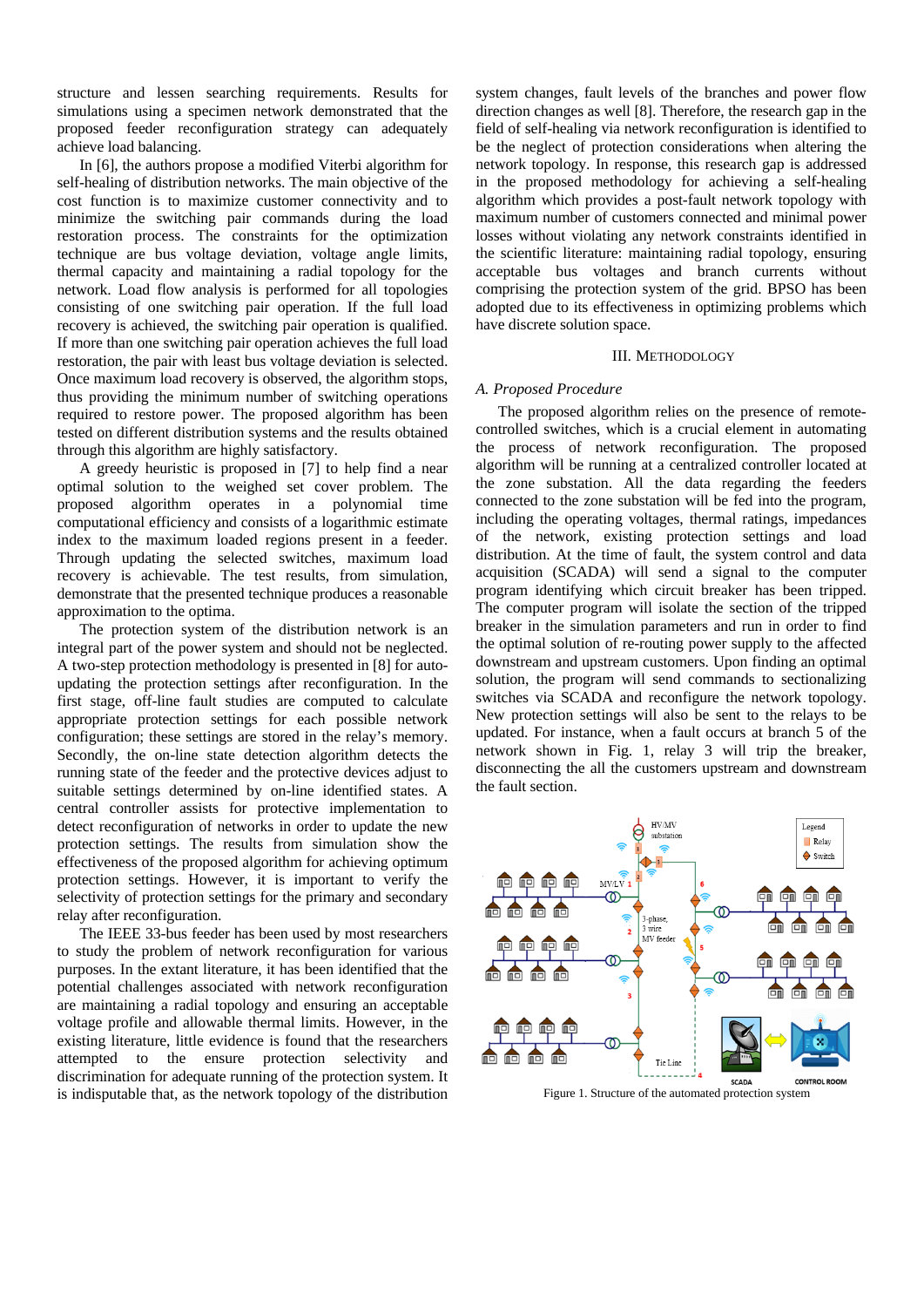When the proposed algorithm receives the fault location, it will isolate the section of the faulted branch in a simulation and then quickly and accurately determine the switching actions that will re-route power to the un-faulted feeder sections, opening the normally closed (NC) switches on branch 5 and closing the normally open (NO) switches on tie-line branch 4. Switching commands for the switches are sent via SCADA. Simultaneously, the protection settings of the protection relays will be calculated by the proposed algorithm in the computational phase. These protection settings from the computer system will be sent via SCADA to the respective protection relays.

#### *B. Binary Particle Swarm Optimization*

BPSO was adopted as the optimization algorithm to solve the reconfiguration problem for the purpose of self-healing. The BPSO algorithm arranges the trajectories of a population of "particles" through a problem space on two pieces of information, its own former best performance and the former best performance of any neighbouring particle. The algorithm operates on discrete binary variables and trajectories are a random number ranging between '1' and '0' [9]. Since the optimum of network topology is a combination of open or closed switches, a '0' signifies an open switch and a '1' signifies a closed switch.

Two goals are measured in this proposed algorithm. The first is to maximize the number of customers connected achieving higher customer satisfaction and second is to minimize the total power losses during normal operation. The proposed algorithm contains constraints which ensure a radial topology, allowable thermal ratings, acceptable voltage profile and a fully functional protection system.

The BPSO algorithm is initialised by determining the number of loops which can be formed by closing all the switches in the network. The number of loops in the network provides the number of dimensions for the search space. For each dimension, the sample space is defined by inputting the labels of tie-switches for each loop. A random (gbest) vector and a random initial velocity matrix are created. A (pbest) matrix is generated by creating a swarm matrix for the algorithm. The maximum number of iterations is set depending on the time constraints and complexity of the network. The tieswitch on the faulted branch is always kept in an open state in order to isolate the faulted branch. Then one switch from each of the different dimensions is opened each time to form a new topology. Any topology which violates any of the network constraints is discarded. The optimal post-fault topology restores service to maximum numbers of customers and ensures healthy operation of the network without compromising the integrity of the grid for higher customer satisfaction and increased reliability of the distribution system.

#### *C. Problem Formulation*

To obtain an optimal post-fault configuration, the network will be reconfigured by testing different switching combinations and selecting the topology which ensures maximum customer connectivity and minimal power losses by satisfying a number of objectives with constraints.

#### Customer Connectivity

Customer connectivity is the primary objective defined by the number of buses connected to the zone substation through any path. Customer connectivity can be ensured by opening only one switch from each dimension.

#### Power Losses

Power losses are the secondary objective. If two or more configurations have the same customer connectivity, then select the topology with least power losses. The power losses are calculated using the results from a load flow program.

## Bus Voltage Deviation  $V_{min} \leq V \leq V_{max}$  (1)

The voltage range given is a constraint, where  $V_{min}$  and  $V_{max}$ are the minimum and maximum allowable rms voltages at a given bus, respectively. The values *Vmin* is 0.9 per unit and *Vmax* is 1.1 per unit are adopted [2].

#### Thermal Limits

$$
|I| < I_{\text{max}} \tag{2}
$$

Another constraint, where *I* is the magnitude of the current passing through any given branch, and  $\overline{I}_{max}$  is the maximum allowable current through a branch, which is defined by the conductors used in the network [10].

#### Radial Topology

Distribution line protection design philosophy relies on radial power flow. Hence, an important constraint is to preclude loops in the network. Therefore, at least one switch in each of the identified loop has to be opened.

#### Protection Selectivity

$$
1.1I_{peak} \leq l_{B} / \leq 0.5I_{\text{fault}} \tag{3}
$$

The final constraint is related to protection selectivity.  $I_B$  is the pick-up current setting for breaker B, *Ipeak* is the peak current passing through breaker B, *Ifault* is the minimum fault current which will be seen by breaker B. It is essential for the relay to distinguish between half the minimum fault current and 110% overload current (extra 10% to include load forecasting) to ensure healthy protection selectivity [10]. This is one of major contributions of the proposed research methodology.

In the existing literature, most of the researchers have used a load flow algorithm in order to determine the voltage profile, branch currents and associated power losses for different network topologies. An optimization algorithm then uses these results to find the best re-route path out of all possible configurations. The proposed methodology also uses the Newton-Raphson load flow algorithm to achieve the same objective. Subsequently, fault currents at the points of interest are computed in order to ensure protection selectivity for the configuration. Based on the calculations for different topologies, the BPSO algorithm converges to an optimal postfault network configuration.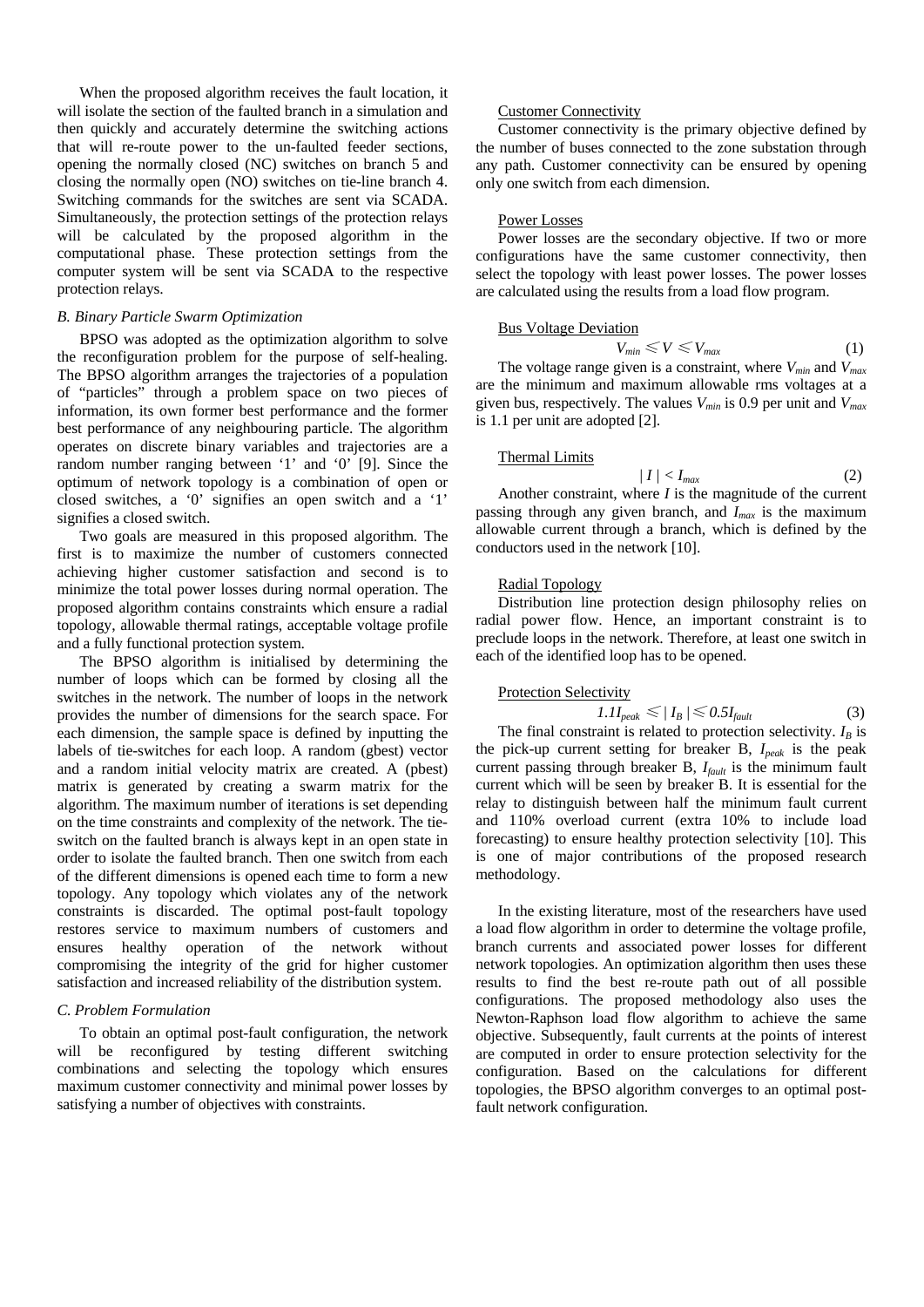#### *D. Flow Diagram*

The flow diagram illustrated in Fig. 2 shows how the postfault optimal topology is found. The first step is to input the maximum number of iterations to be tested along with a random array of open switches. The algorithm starts by changing the combination of switches and generating load flow data for each combination. Upon reaching the maximum number of requested iterations, the algorithm presents the optimal solution. New protection settings are generated and updated accordingly to the required switching actions.



Figure 2. Flow diagram of the proposed algorithm

#### IV. TEST & RESULTS

To test the proposed algorithm, an IEEE 33-bus test feeder was used [11]. The test feeder is illustrated in Fig. 3. The operating voltage of the network is 12.66 kV. In this network, there are thirty-two NC switches (1-32) and five NO switches (33-37). The thermal limits for the branches are 300 A. The fault level for the system at the start of the feeders is 80 MVA. The protection system for the feeder consists of five relays: Main Relay and Branch Relays 1-4.

In order to compare the proposed BPSO algorithm with other optimization techniques, the reconfiguration problem was solved without implementing the protective constraints for the 33-bus test feeder. The optimal network topology aimed to minimize power losses and produce a better voltage profile. The results from BPSO and other optimization techniques, used by previous researchers [12], have been summarised in Table I. It was realised that BPSO produced a similar topology to the other optimization techniques. However, it was realised that BPSO converges to the near optimal solution faster than the other techniques.

| Optimization | Open         | Power       | Min. voltage |
|--------------|--------------|-------------|--------------|
| Technique    | Switches     | Losses (kW) | (p.u.)       |
| <b>BPSO</b>  | 7,9,14,32,37 | 139.5       | 0.9375       |
| <b>GA</b>    | 7,9,14,28,32 | 139.9       | 0.9413       |
| <b>PSO</b>   | 7,9,14,32,37 | 139.5       | 0.9375       |
| Cuckoo-      | 7,9,14,32,37 | 139.5       | 0.9375       |
| search       |              |             |              |
| Fire-work    | 7,9,14,28,32 | 139.9       | 0.9413       |

TABLE I. COMPARING DIFFERENT OPTIMIZATION TECHNIQUES

To test the proposed algorithm with protective constraints, a fault on branch 8 was placed in the simulation. When the algorithm was run on MATLAB, the program isolated the faulted branch and started computing the load flow analysis and fault currents for different switching combinations in order to test for bus voltage deviation, thermal limits and protection selectivity. The topologies which violated any of the constraints were discarded and out of all the technically feasible topologies, the topology with 100% load recovery and minimal power losses was selected. The post-fault optimal network topology had open switches 7, 8, 14, 32 and 37 and closed switches 33, 34, 35 and 36. The power losses associated with this configuration were 145.6 kW. The algorithm converged finding an optimal solution in 37.1 seconds. The proposed topology has been illustrated in Fig. 4.



Figure 3. IEEE 33-bus tester feeder in the actual configuration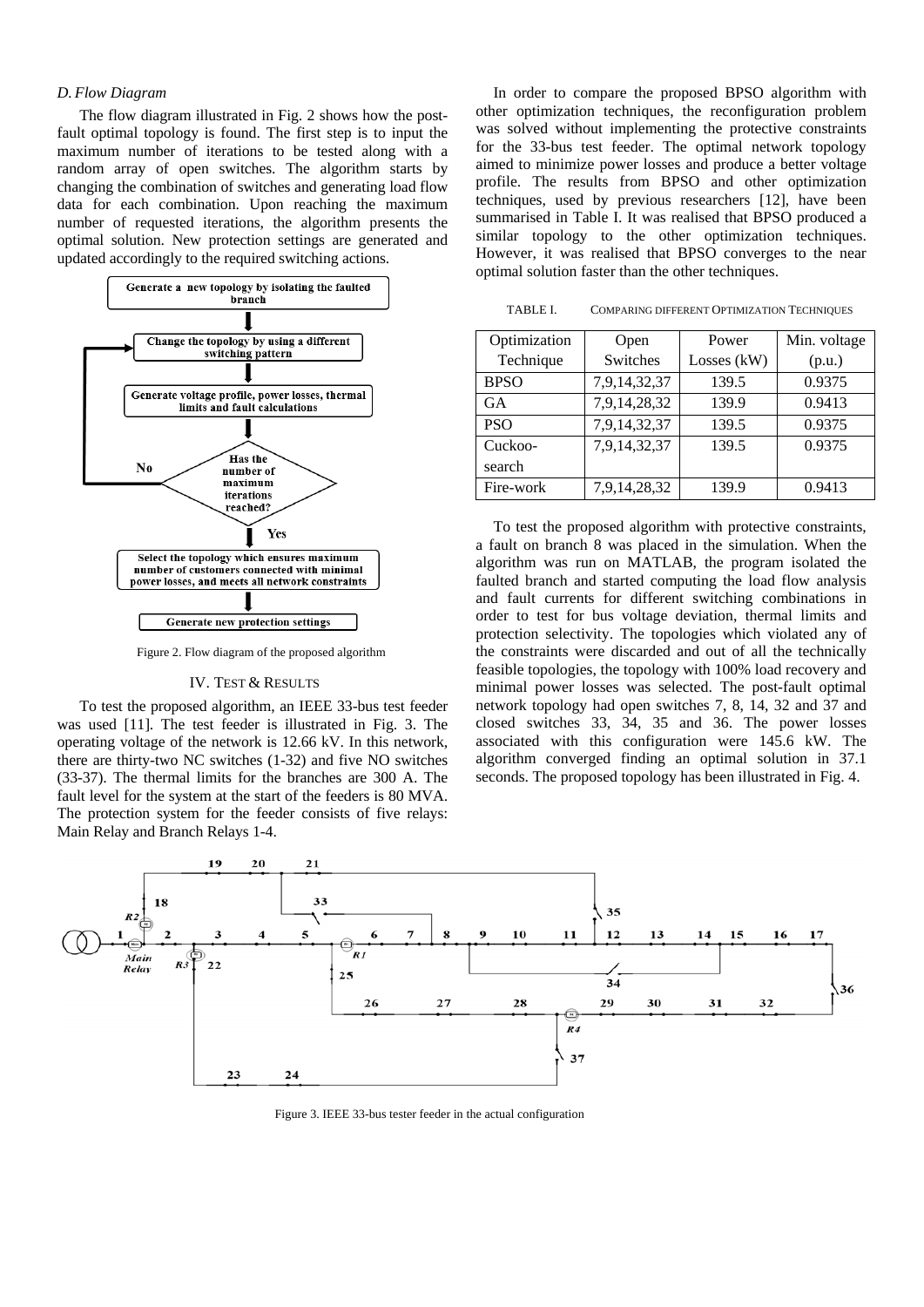

Figure 4. Post-fault network topology

The post-fault topology successfully isolated the fault and selected the topology that had the maximum number of connected customers; associated power losses were also minimal. The network was tested for constraints and the results showed an acceptable voltage profile, allowable thermal limits and protection selectivity was established. Moreover, the algorithm also generated new over-current (OC) protection settings for each protective relay. The new OC settings were compared to the old OC settings as shown in Table II. It is evident from Table II that if the protection settings of the OC relays are not changed, the protection system will not work adequately. For instance, if the protection settings of Relay 1 are not changed after reconfiguring the network, the relay fail to detect a fault current and the breaker will not trip; thus, compromising the integrity of the grid.

| Relay      | Old OC Setting | New OC Setting |
|------------|----------------|----------------|
|            | (A)            | (A)            |
| Main Relay | 230            | 230            |
| Relay 1    | 70             | 20             |
| Relay 2    | 25             | 80             |
| Relay 3    | 60             | 60             |
| Relay 4    | 60             | 55             |

#### V. CONCLUSION & FUTURE WORK

In this paper, a preliminary algorithm for the self-healing of distribution networks has been proposed. When a fault takes place in a distribution network, the entire downstream section is isolated, potentially interrupting the power supply for healthy sections of the network. The healthy sections are restored by changing the topology of the network, opening the appropriate normally closed switches and closing the normally open switches. In the light of extant literature, BPSO was adapted in order to solve the combinatorial problem in

MATLAB and satisfying results were achieved by applying the algorithm to an IEEE 33-bus feeder network.

Future work is necessary to verify the accuracy of proposed algorithm and fault analysis techniques. A limitation of this work is the absence of any real-world network for conducting case studies to substantiate the practicality of the presented algorithm. The next step in developing a fully functional selfhealing algorithm would be to determine the appropriate timedial settings for the respective protection devices. In future, there can be studies exploring the post-fault network topology for faults at multiple locations within the distribution network.

It can be concluded, from the work completed so far, that the problem of self-healing via network reconfiguration can be solved through compartmentalizing of the distribution network. The results from the conducted work show that the presented algorithm is an effective scheme for restoring power to healthy sections of the network without any human intervention.

#### VI. REFERENCES

- [1] L. Lindgren, "Automatic power system restoration," Lund University, Lund, 2009. [Online]. Available: http://www.iea.lth.se/publications/Theses/LTH-IEA-1060.pdf
- [2] D. P. Bernardon, M. Sperandio, V. J. Garcia, L. L. Pfitscher, and W. Reck, "Automatic restoration of power supply in distribution systems by computer-aided technologies," F. Kongoli (Ed.) Automation, InTech, Rijeka, 45-60, 2012.
- [3] K. Nara, A. Shiose, M. Kitagawa, and T. Ishihara, "Implementation of genetic algorithm for distribution systems loss minimum re-configuration," IEEE Transactions on Power Systems, vol. 7, 1992.
- [4] J. Jaswanti and T. Thakur, "Tabu search based algorithm for multi-objective network reconfiguration problem," Energy Science and Technology, vol. 1, no. 2, 2011.
- [5] J. Xiaoling, Z. Jianguo, S. Ying, L. Kejun, and Z. Boqin, "Distribution network reconfiguration for load balancing using binary particle swarm optimization," in 2004 International Conference on Power System Technology, 2004. PowerCon 2004., 2004, vol. 1, pp. 507-510.
- [6] C. Yuan, M. S. Illindala, and A. S. Khalsa, "Modified viterbi algorithm based distribution system restoration strategy for grid